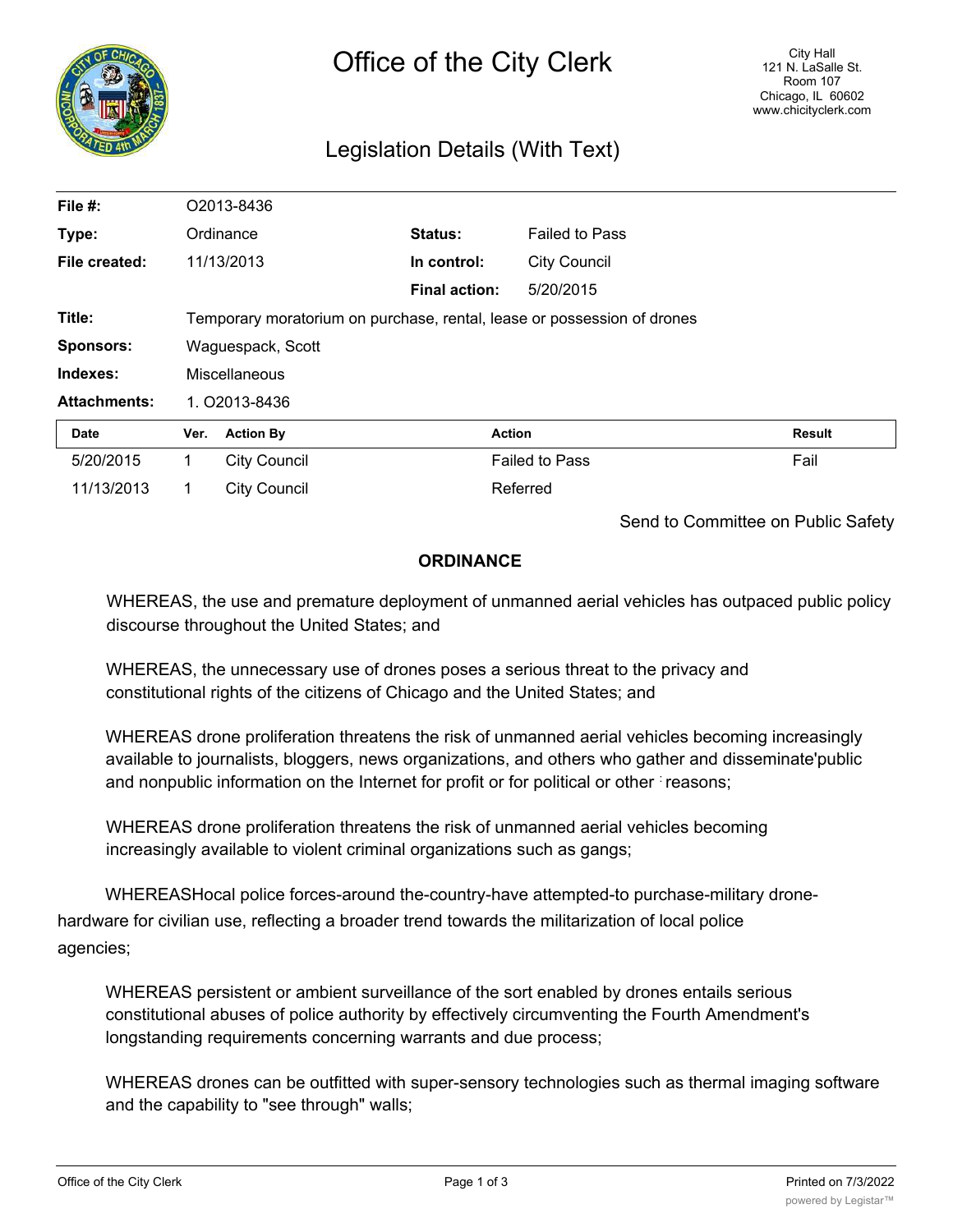WHEREAS drones are capable of hovering outside the windows of private dwellings to peer inside;

WHEREAS drones can be outfitted with technologies such as license plate readers and Internet packet sniffing technology that enable pervasive surveillance without particularity, circumventing the requirements of the Fourth Amendment;

WHEREAS, drone technology is developing so rapidly that the potential impacts on privacy and Fourth Amendment rights is difficult to predict:

WHEREAS persistent or ambient surveillance, coupled with currently expanding programs to monitor and criminalize nonviolent activism, threatens to chill First Amendment-protected association;

WHEREAS a potential chilling effect on First Amendment activity from the use of drones is compounded by the capability of some drone models to be armed with tear gas, rubber bullets,

**l**

and other weapons;

WHEREAS many of the drone models currently available to law enforcement have limited flying time, cannot be flown in inclement weather, must be flown in sight of an operator, and can only be flown during the day, thus making them ill-suited to search and rescue missions and best suited for pervasive surveillance;

WHEREAS currently existing technology, .including helicopters, has proven adequate to capably address emergency situations;

#### **BE IT ORDAINED BY THE CITY COUNCIL OF THE CITY OF CHICAGO:**

SECTION 1. The recitals set forth above are'hereby incorporated herein by reference as findings of fact and made a part hereof.

SECTION 2. A temporary moratorium is hereby imposed on the purchase, rental, lease,. . borrowing, or by any other means of possession, of drones as the term is defined in Chapter 1-24-010.

#### **SECTION 3. The moratorium shall be in effect until November 13th, 2018.**

SECTION 4. This ordinance shall take effect upon its passage and approval.

Scott Waguespclck Alderman 32nd **Ward**